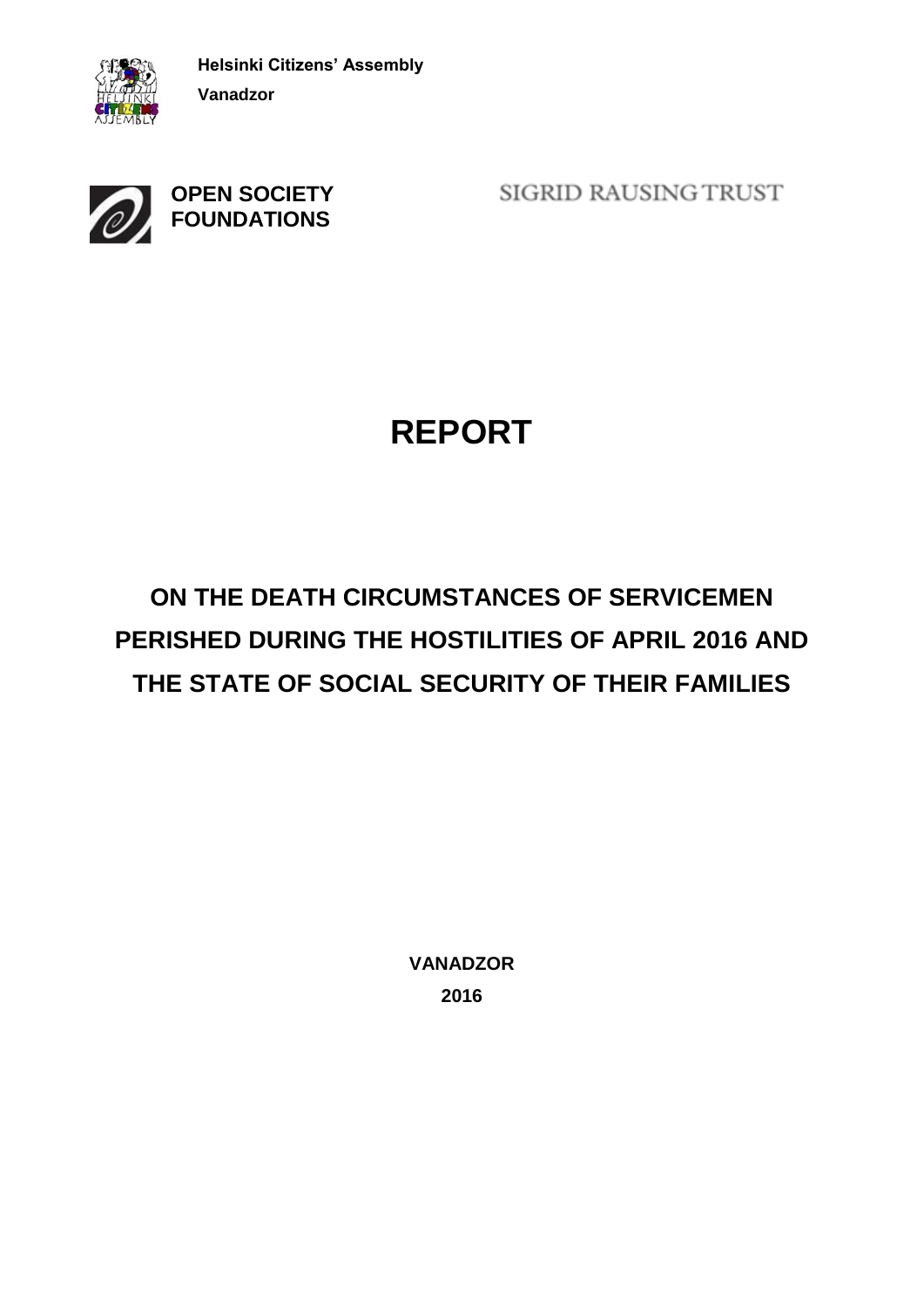The information was gathered by: **Armine Sadikyan**

**Armine Sadikyan** 

**Hasmik Karapetyan Mane Marukyan** 

Edited by: **Artur Sakunts** 

The report was published with the financial support of Open Society Foundations and Sigrid Rausing Trust Foundation.

The content of this report reflects the opinions of the authors and may not coincide with the views of the funding organization.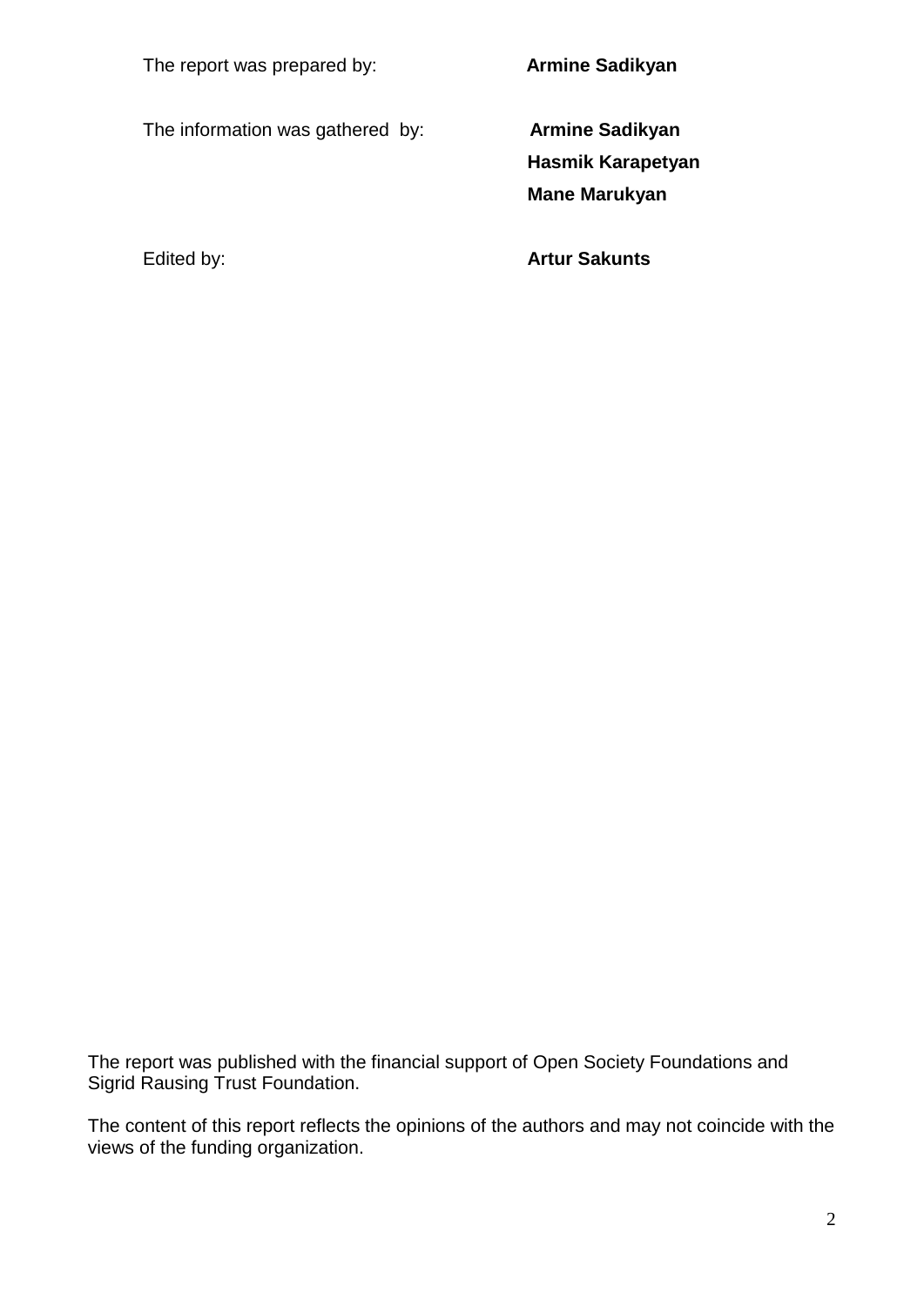#### **SUMMARY OF STATISTICS**

The hostilities dated April 2-5 of 2016 and the death circumstances of servicemen, perished as a result of them, became a subject for a wide-ranging and heated public discussion. Various publications, articles and footages were disseminated by Mass Media regarding the aforementioned hostilities, however, no complete and comprehensive information in relation to the death circumstances of servicemen, perished as a result of the hostilities, has been published so far.

In view of the commitment by the Government to ensure life, health and security of its citizens, as well as proper public awareness on them, HCA Vanadzor conducted an analysis of the death cases and circumstances triggered by the hostilities during April 2-5 of 2016 (prior to reaching a ceasefire by the Chiefs of General Headquarters of the Republic of Armenia and Azerbaijan), and after the following tensions, the findings of which are delivered in this report.

The complete image of death circumstances of servicemen, perished during April 2- 5 of 2016 and April 6-30, was given by combining the information provided by their families, relatives and Mass Media outlets.

The RA Ministry of Defense served as the main source of information regarding the death cases during the period of April hostilities. The RA Defense Ministry spokesman Artsrun Hovhannisyan made regular posts on his Facebook page, giving only the name and surname of deceased servicemen by providing the data of 80 servicemen, who died during April 4-30 period.

Pursuant to the reference published by the RA MoD on April 13, 2016, during April 2-5 period 64 servicemen and 13 militia members and reserve troops were killed, overall 77 persons.<sup>1</sup> At the time the reference was published Argishti Gaboyan was deemed missing, and on April 20 the fact of his death was acknowledged during the exchange of bodies initiated by the International Committee of the Red Cross.

In compliance with the information provided to the Organization by the RA MoD MD/510-AG-462 note dated 12.07.2016, *"During April 1-5, 2016 cases of deaths of 70 servicemen were recorded, during the period of April 6-12 7 death cases, while through April 13-30 death cases of 10 servicemen were recorded due to border incidents, breach of safety and traffic rules, non-statutory relations, and accidents."* The note fails to specify the number of death cases due to the violation of ceasefire regime, and the hostilities.

According to the information provided to the Organization by the RA Central Military Prosecutor's Office via its 19/852/1-16 note dated 11.07.2016, "*During April 1-5, 2016* 

1

<sup>&</sup>lt;sup>1</sup> <http://www.mil.am/hy/news/3990>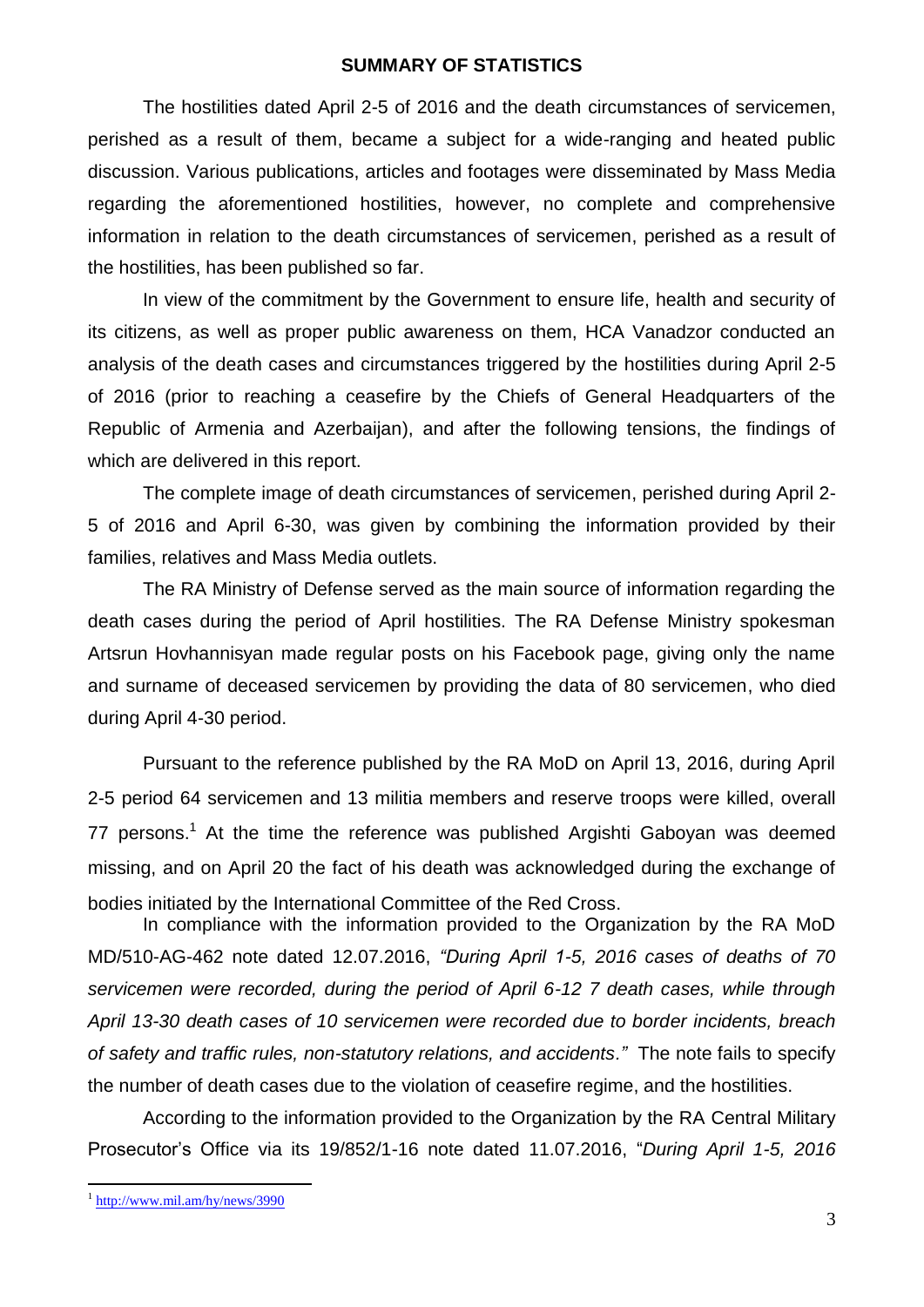*cases of deaths of 82 servicemen were recorded, 78 out of which were caused by opponent-induced murders on the line of contact, 3 cases were caused by suicide or causing somebody to commit a suicide, 1 case was triggered by an accident. During April 6-12, 2016 13 death cases were recorded, 3 of which were caused by opponent-induced murders on the line of contact, 2 were triggered by the breach of the rules for handling weapons, 1 by the breach of the rules for military service, 4 were caused by murders, 1*  was triggered by suicide or causing somebody to commit a suicide, and 2 deaths were *caused by accidents. Throughout April 13-30, 2016, 16 death cases were recorded, 9 of which were caused by opponent-induced murders on the line of contact, 3 were triggered by the breach of the rules for handling weapons, 1 by the breach of the rules for military service, 1 was triggered by suicide or causing somebody to commit a suicide and 1 death was caused by an accident."*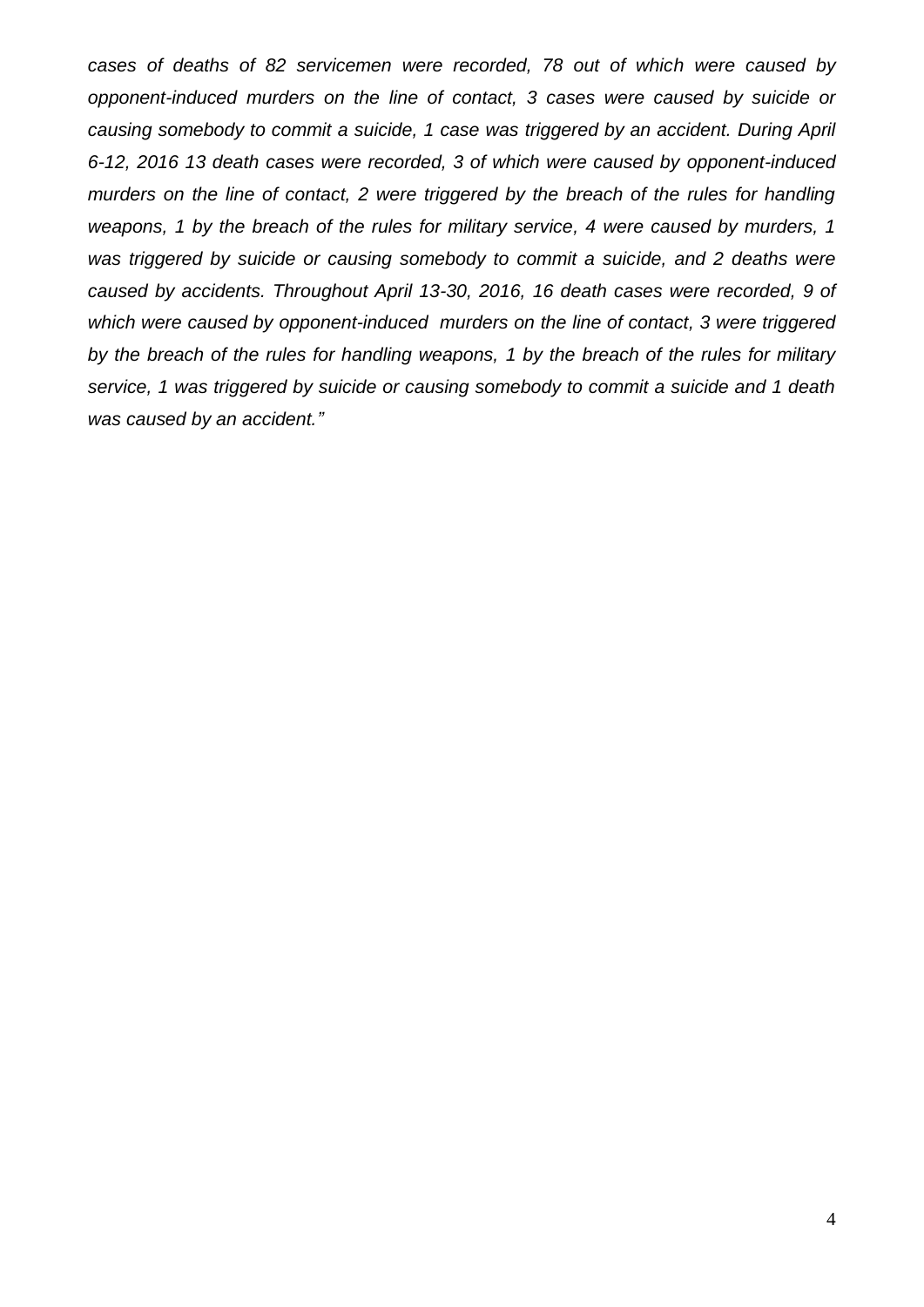|  | Table 1. The number of deceased servicemen in April of 2016 according to the timeframes |  |
|--|-----------------------------------------------------------------------------------------|--|
|  |                                                                                         |  |

| <b>Timeframe</b> | <b>Military Prosecutor's office</b><br>note |             | <b>RAMOD</b><br>note | <b>RA MoD reference</b> |             | <b>RA Defense</b><br><b>Ministry</b><br>spokesman<br>Facebook page | <b>HCAV and Mass Media data</b> |             |
|------------------|---------------------------------------------|-------------|----------------------|-------------------------|-------------|--------------------------------------------------------------------|---------------------------------|-------------|
|                  | Total                                       | By opponent | <b>Total</b>         | <b>Total</b>            | By opponent |                                                                    | <b>Total</b>                    | By opponent |
| April 1-5*       | 82                                          | 78          | 70                   | $89**$                  | 78**        | 12                                                                 | 80                              | 78          |
| April 6-12       | 13                                          | 3           |                      |                         | ۰           | 55                                                                 | 12                              | 5           |
| April 13-30      | 16                                          | 9           | 10                   | -                       | ۰           | 13                                                                 | 14                              | 11          |
| <b>Total</b>     | 111                                         | 90          | 87                   | 89                      | 78          | 80                                                                 | 106                             | 94          |

\* 1 death case was recorded on April 1, 2016

\*\* The number of deaths in the RA MoD reference are not presented in line with the timeframes contained in the table, therefore, we present the total numbers for the month of April.

As table 1 suggests, the number of servicemen perished as a result of the hostilities during April 2-5, 2016 can be with greater accuracy considered 77 (1 serviceman died on Aril 1). Note that pursuant to the data provided by the RA Central Military Prosecutor's office, the total number of deceased soldiers during April constituted 111, which means that 21 died due to non-combat operations.

Thus, even during the hostilities the cases of deaths triggered by breach of statutory relations and accidents occurred in the Armed Forces/20% out of the total number of deaths/.

With an aim to gather data regarding the death circumstances of deceased servicemen, HCA Vanadzor staff members met with the families of 61 servicemen out of the 94 ones perished in the month of April.

The aforementioned 61 families reside in 8 marzes, including Armavir, Aragatsotn, Ararat, Gegharkunik, Lori, Kotayk, Shirak, Tavush and city of Yerevan /see Map 1/. 13 out of the 61 families live in the city of Yerevan, 22 reside in urban and 26 in rural areas of the above-mentioned marzes.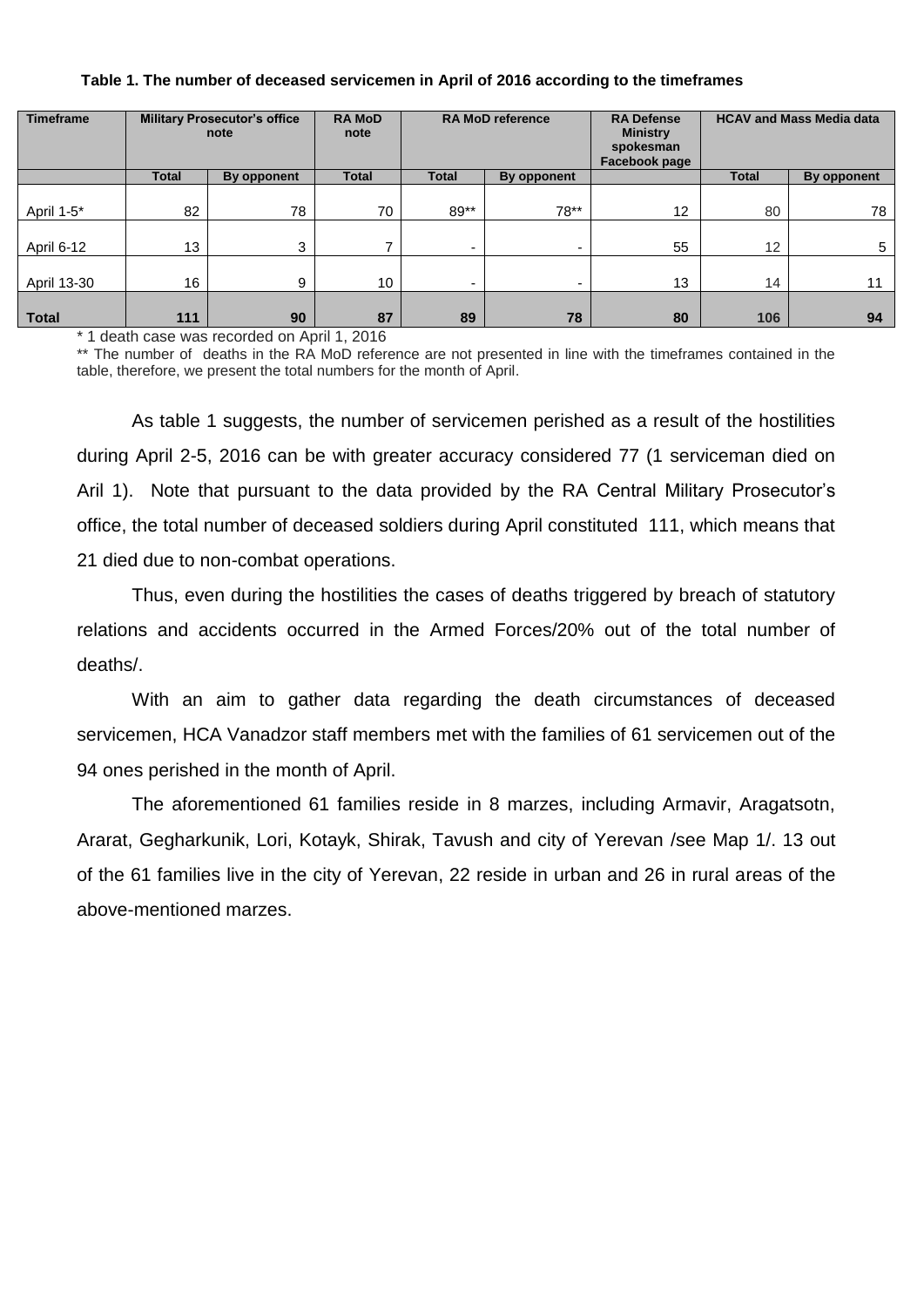**Map 1. Residential areas of servicemen perished in April, 2016** 



Apart from the information on the death circumstances, data regarding the health condition of the servicemen during the military service prior to their deaths, and the state of social security of their families were collected during the meetings.

**Out of the aforementioned 61 servicemen** perished due to the hostilities and breach of ceasefire, 1 died on April 1 (conscript soldier Vladimir Melkonyan), 44 died during the period of April 2-5, 2016, 5 died during April 6-12, and 4 in April 13-30, which makes a total of **54 servicemen**. The remaining 7 soldiers died due to other reasons: murder, suicide, accident. According to the parents, Vladimir Melkonyan, perished on April 1, 2016, died from shrapnel wound, most likely caused by a shelling from the opponent, while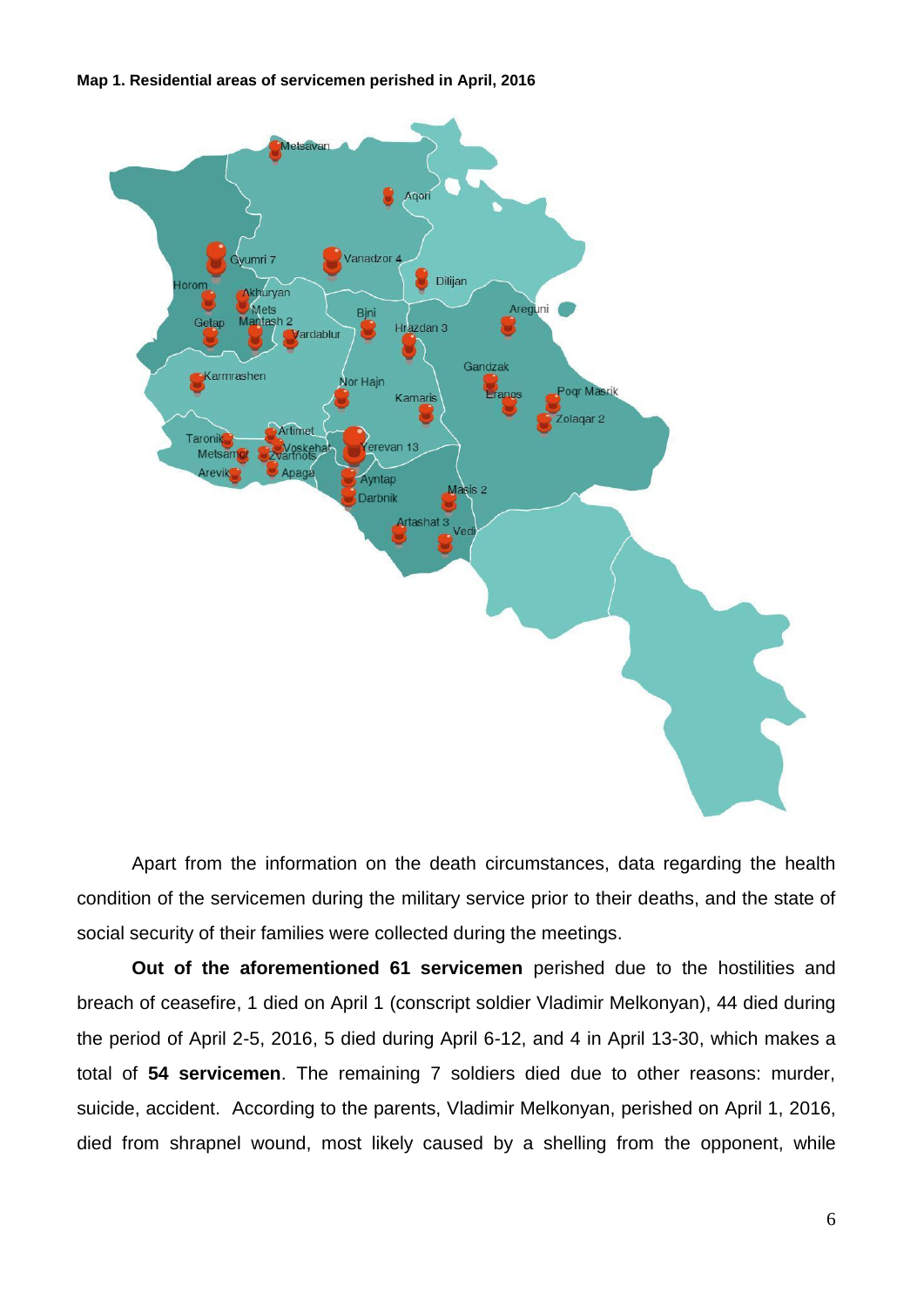according to the MoD, the death was triggered by shots opened by the opponent.<sup>2</sup> Pursuant to GALA news website, "20-year-old Vladimir Melkonyan died in the first blows of heated battles of April 1."<sup>3</sup>

Thus, it can be assumed that still back on April 1, 2016 the situation on the line of contact was tense, and the possible escalation of hostilities could be foreseen.

The number of casualties according to the dates (See Table 2) shows that the victims were greater on April 2, the first day of the hostilities, which constitutes half of the deceased servicemen visited by us, and which speaks of improper preparedness for the hostilities.

44

| <b>Date</b>   | Quantity       |
|---------------|----------------|
| 01.04.2016    | 1              |
| 02.04.2016    | 21             |
| 03.04.2016    | 9              |
| 04.04.2016    | 12             |
| 05.04.2016    | 2              |
| 06.04.2016    | 4              |
| 07.04.2016    | 2              |
| 08.04.2016    | 1              |
| 11.04.2016    | 1              |
| 12.04.2016    | 1              |
| 19.04.2016    | 1              |
| 21.04.2016    | 1              |
| 25.04.2016    | 1              |
| 26.04.2016    | $\overline{2}$ |
| 30.04.2016    | 1              |
| 03-06.04.2016 | 1              |
| Total         | 61             |

#### **Table 2. Number of deaths according to dates**

 $\overline{a}$ 

<sup>&</sup>lt;sup>2</sup> <http://www.mil.am/hy/news/3957>

 $\frac{3 \text{ http://galatv.am/hy/news/2-20-3}}{2 \text{http://galatv.am/hy/news/2-20-3}}$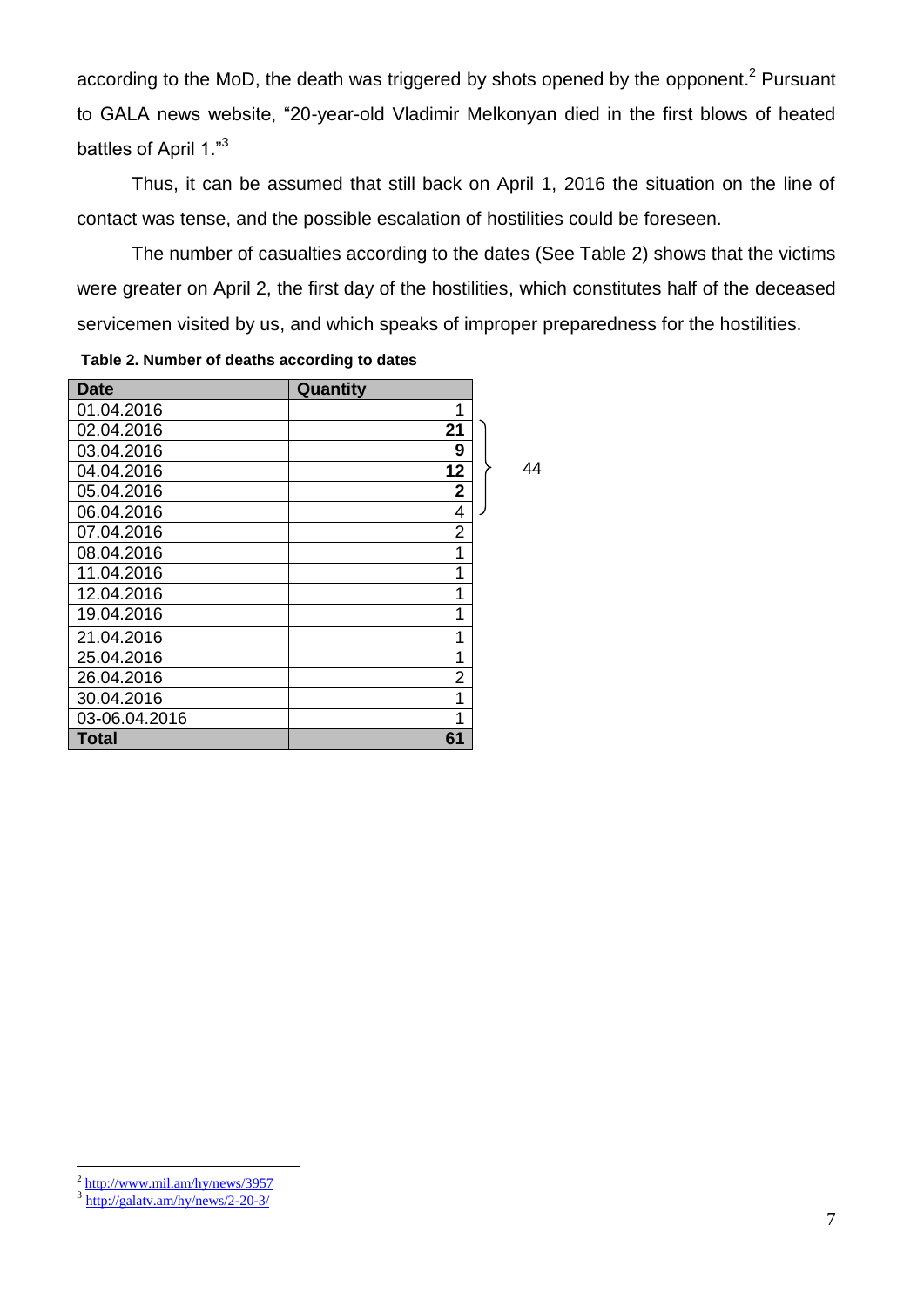#### **DEATH CIRCUMSTANCES OF SERVICEMEN PERISHED DURING APRIL 1-30, 2016**

The family members of 23 families of 61 deceased servicemen were notified about the death of their relative by the staff of Territorial Military Commissariat mainly though phone calls or visits, and only in one of the cases the family members were informed about the cause of the death. The families were informed about the death of 6 servicemen by village or town governor's offices without specifying details, the family members of 5 soldiers learned about the fact of their relative's missing after the promulgation of the list of missing soldiers. The family members of 13 servicemen personally went to the scene of incident or their relatives inquired and reported about the incident, the family of 1 serviceman got to know about it from Mass Media, and later was also notified by the Military Commissariat. The families of 13 deceased servicemen either do not recall, or do not disclose the source of information.

Hence, the family members of only 29 out of 61 deceased servicemen received official information regarding the death fact, and only 2 of them knew about the possible cause of the death, but none of the families received official information regarding the place and circumstances of deaths.

It is noteworthy that the relatives and parents of 13 deceased servicemen visited the scene of incident on their own initiative, and attempted to obtain information from the fellow servicemen or other possible sources. Some of the families had not yet visited the scene of incident, but intended to reveal the death circumstances of their relatives on their own initiative.

The places of death of 94 deceased servicemen and those of the 61, whose families had met with the Organization's staff, are presented in Map 2.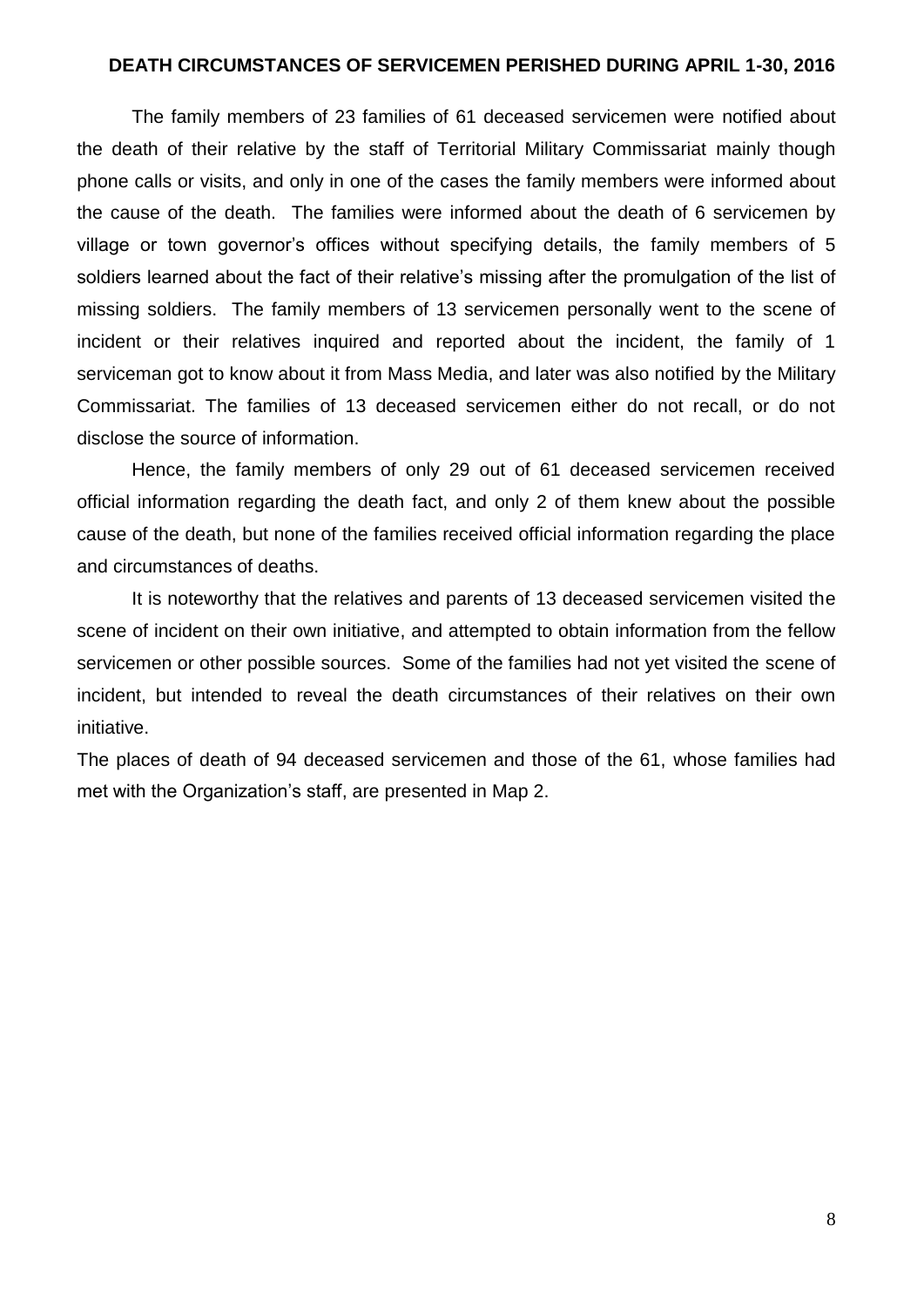**Map 2. The places of death as a result of April, 2016 hostilities, breach of ceasefire regime and other reasons** 



As seen from the map of places of death, the casualties due to hostilities occurred in the north-eastern and south-eastern sections of the line of contact, namely: Talish, Martakert, and Jabrayil areas.

The data obtained by the Organization regarding the death circumstances of servicemen according to the periods are presented below.

### **April 2-5, 2016**

As mentioned above, during this period we met with the families of 44 servicemen perished as a result of the hostilities. 4 out of 44 family members did not prefer to disclose information or provided general information. 23 out of 44 families received official information/ Military Commissariat, village or town governor's offices/ about the fact of death of their relative. Regarding 1 out of 23, the family members were also notified that the serviceman died during the removal of his fellow servicemen's bodies out of the battlefield,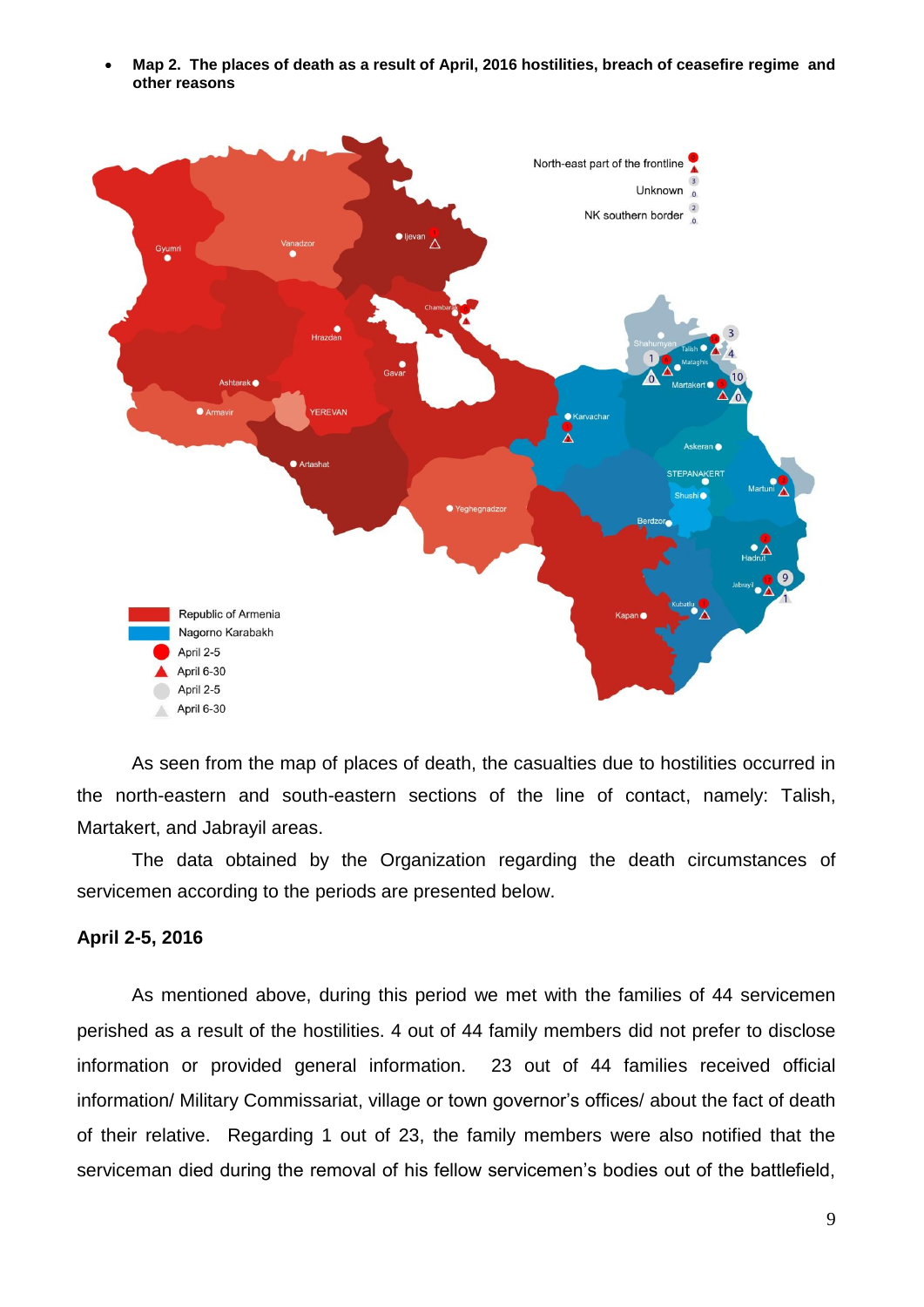while in the case of the other, they were informed that the serviceman had died from a mine explosion, in yet unclear circumstances. 9 families learned about the death of their relatives through various non-official sources: acquaintances, relatives, and fellow servicemen. 5 families first learned about the fate of their relatives after the publication of the list on 18 missing persons disseminated by Mass Media outlets, and then they got to know about the fact of death after the exchange of their bodies by the support of International Red Cross.

Thus, only 1 out of the families of 44 deceased soldiers was more or less aware of the death circumstances of their relative. The family members of 2 servicemen, perished during hostilities, reported they were unsure that the corpses contained in the coffins were their sons. The mother of 1 of them claimed that the police officers kept watch on their son's coffin for 3 days, preventing them from opening the coffin.

#### **April 6-30, 2016**

During the aforementioned timeframe we met with the families of 9 servicemen perished during the hostilities. Out of the 9 families, the members of 1 family preferred not to provide information or gave out very general information, 6 families received official information/ Military Commissariat, village or town governor's offices/ about the fact of death of their relative.

Based on the data obtained from meetings with the family members and relatives of 53 servicemen perished during the period of April 2-30, we can record that as of May- June, 2016, minimum 2 months after the hostilities,

> None of the families of the 53 deceased servicemen has complete information regarding the death circumstances of their relatives.

## *The description of separate cases in relation to the insufficient quantity of arms and ammunition at the disposal of the servicemen during April, 2016 hostilities, as well as the lack or delay of supporting forces are presented below:*

1. Serviceman 1, died in Martakert on April 2, 2016. The relatives of the serviceman link the great number of Jabrayil with the insufficient quantity of armament, arms and ammunition, as well as the lack of information on intelligence data regarding the outbreak of hostilities.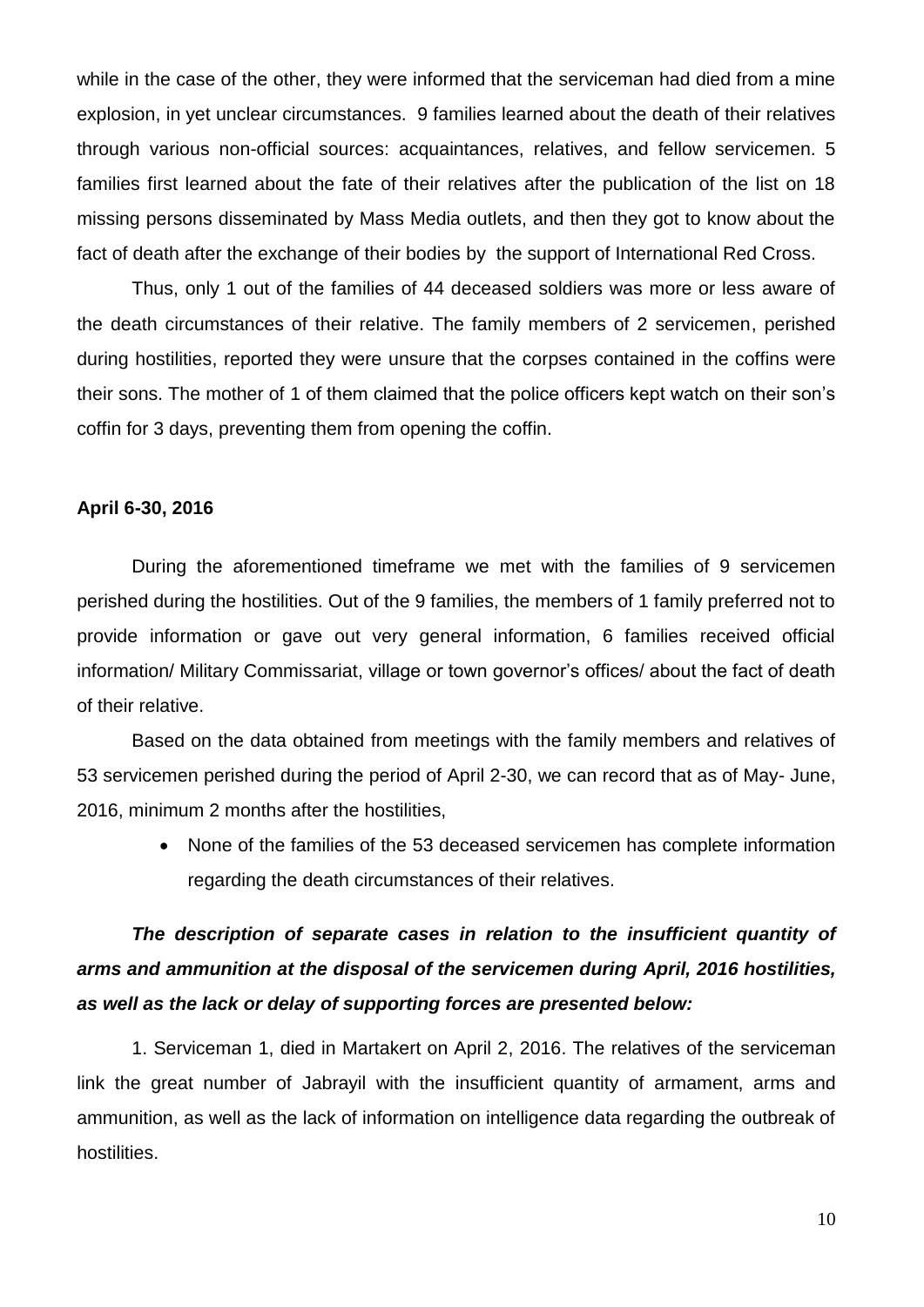According to the relatives, the adversary party brought its tanks to the fore, causing the bordering villages to be emptied.

2. Serviceman 2, perished in Jabrayil on April 2, 2016. The relatives visited the place of death and pursuant to the obtained information, none of the servicemen on the military duty in that section survived, since they were unprepared and did not have sufficient weapons to withstand the attack. The opponent's tanks went out undetected in their direction. The serviceman's family members saw deliberation in the fact that no efforts had been made to fortify the combat positions and to provide the servicemen with necessary ammunition. According to them, "Jabrayil was all neglected, the tanks were out of order. There were quite a number of defective tanks on the way from Kubatlu to Jabrayil, many of which were filled with water, instead of fuel, and when the engine was turned on to start to the frontline, it broke down." The fellow servicemen, who met with the deceased soldier's relatives, said they had "a lot to say", but they could not speak of it during their military service.

3. Serviceman 3, killed in Jabrayil on April 2, 2016. The family members notified that during the hostilities their son was not provided with sufficient ammunition, which leaded to a great number of casualties.

4. Serviceman 4, perished in Jabrayil on April 2, 2016. The relatives reported that after being taken aback, the servicemen entered into a long-lasting fight with the opponent until they contacted the commanding headquarters at 7:30 am, April 2, requesting support and notified about further operations, but did not receive a reply command.

5. Serviceman 5, killed in Talish, on April 2, 2016. According to the father, his son immediately began to occupy Talish combat positions, they successfully completed reclaiming of 2 positions, after which his son's machine gun broke down, and got clogged, he asked the other machine gunner to take up the other's weapon and go out to a battle, but receiving a negative response, he dismantled and repaired it at night under the light of a flashlight, and started out with the others for the seizure of the third most important position located on the hill. After the serviceman's death, his fellow servicemen had almost occupied the aforementioned position, but an order of retreat was given, and they withdrew. Pursuant to the information reported by the serviceman's father, the position is currently under the opponent's control.

6. Serviceman 6, perished in Jabrayil on April 2, 2016. The father expressed his discontent regarding the insufficient quantity of ammunition, and malfunctioning of military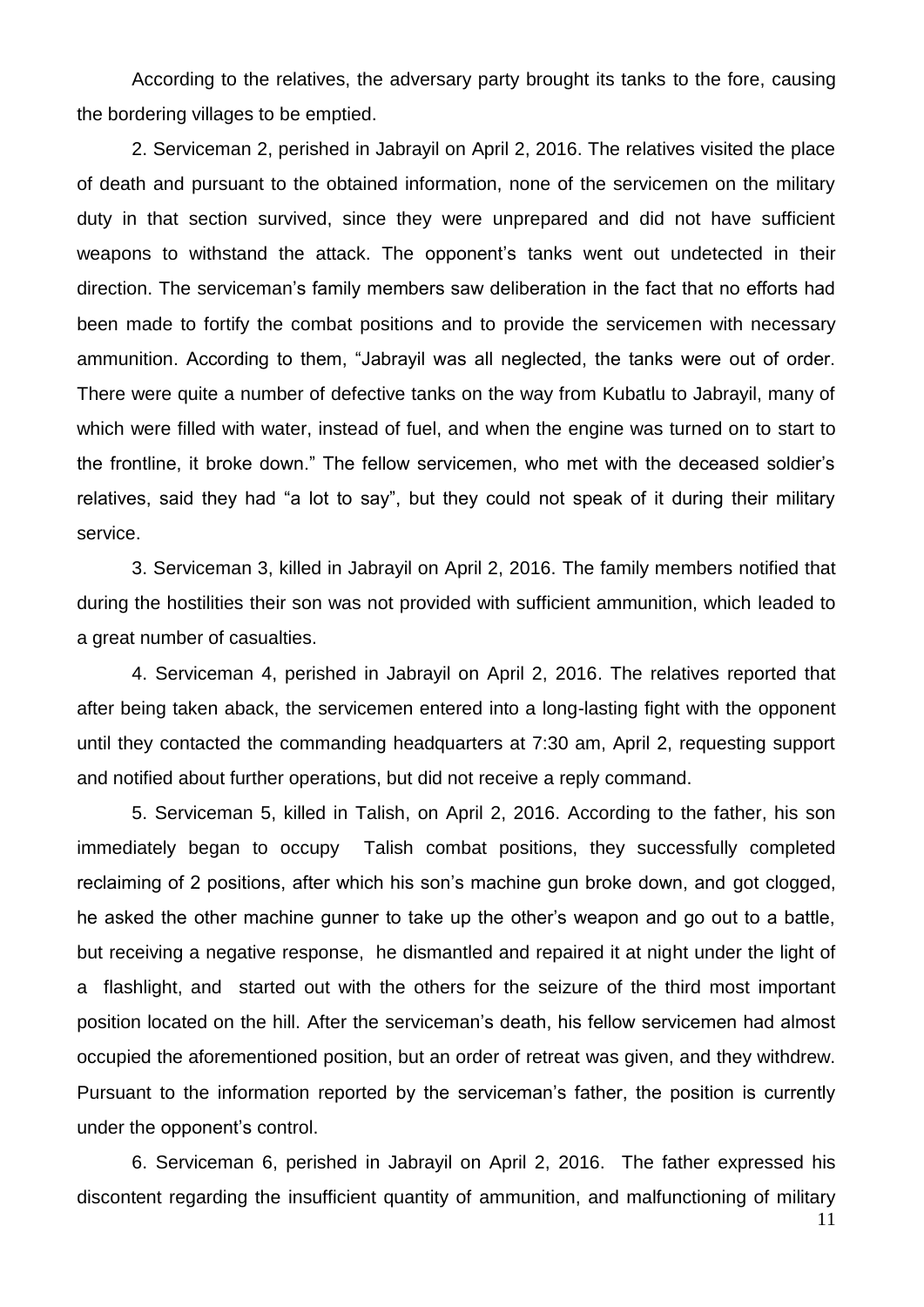equipment. From April 2 through April 10 he was in Artsakh and personally saw what actually happened, "Why the tanks didn't go out there to fight, because the batteries were missing, since they are out for sale in the markets." BMPs could not reach their destinations, since they were filled with water instead of fuel. The volunteers could not be provided with bullets of necessary quantity, only 60 bullets were provided for each, which could be used only in 1,5 minutes.

7. Serviceman 7, perished in Jabrayil on April 2, 2016. The fellow servicemen told the parent that their son fought with another serviceman until around 9 am on Aril 2 in hill 19. He continued fighting alone sending his fellow serviceman back. The father is of the opinion that in case they had good tactical efficiency, had not wasted the army means, and had sufficient military armament, everything could have been different.

8. Serviceman 8, died in Jabrayil on April 3, 2016. He began a fight in a battle tank of 1970s against 5 tanks of the opponent, which, according to the relatives, were destroyed by him. Pursuant to the data possessed by the serviceman's brother, the serviceman and his personnel were in #321 tank, which was the military equipment assigned to that serviceman, but the latter died in another battle tank.<sup>4</sup>

9. Serviceman 9, perished in Martakert on April 2, 2016. The family members report that their son and fellow servicemen died as a result of inability to withstand incomparably large number of adversary due to insufficiency of ammunition.

10. Serviceman 10, died in Talish, on April 4, 2016. The relatives consider the wrong command as the cause of the death, mentioning that "higher authorities know what is going on".

11. Serviceman 11, perished in Talish on April 2, 2016. Regarding the death of their son the family members note that he had run out of ammunition, and a new supply of arms was not provided.

12. Serviceman 12, perished in Martakert on April 26, 2016. The parents of the serviceman met with the commander and inquired why their son was not wearing a ballistic vest at the time he was in the  $3<sup>rd</sup>$  line of the military position, to which the latter replied that the number of bullet-proof vests was limited, therefore, the front-line servicemen were first provided with it. The parents are certain that even after all those tragic events, the servicemen are not provided with safety measures.

 $\overline{a}$ 

<sup>&</sup>lt;sup>4</sup> <https://www.youtube.com/watch?v=nTpMuMwFGto>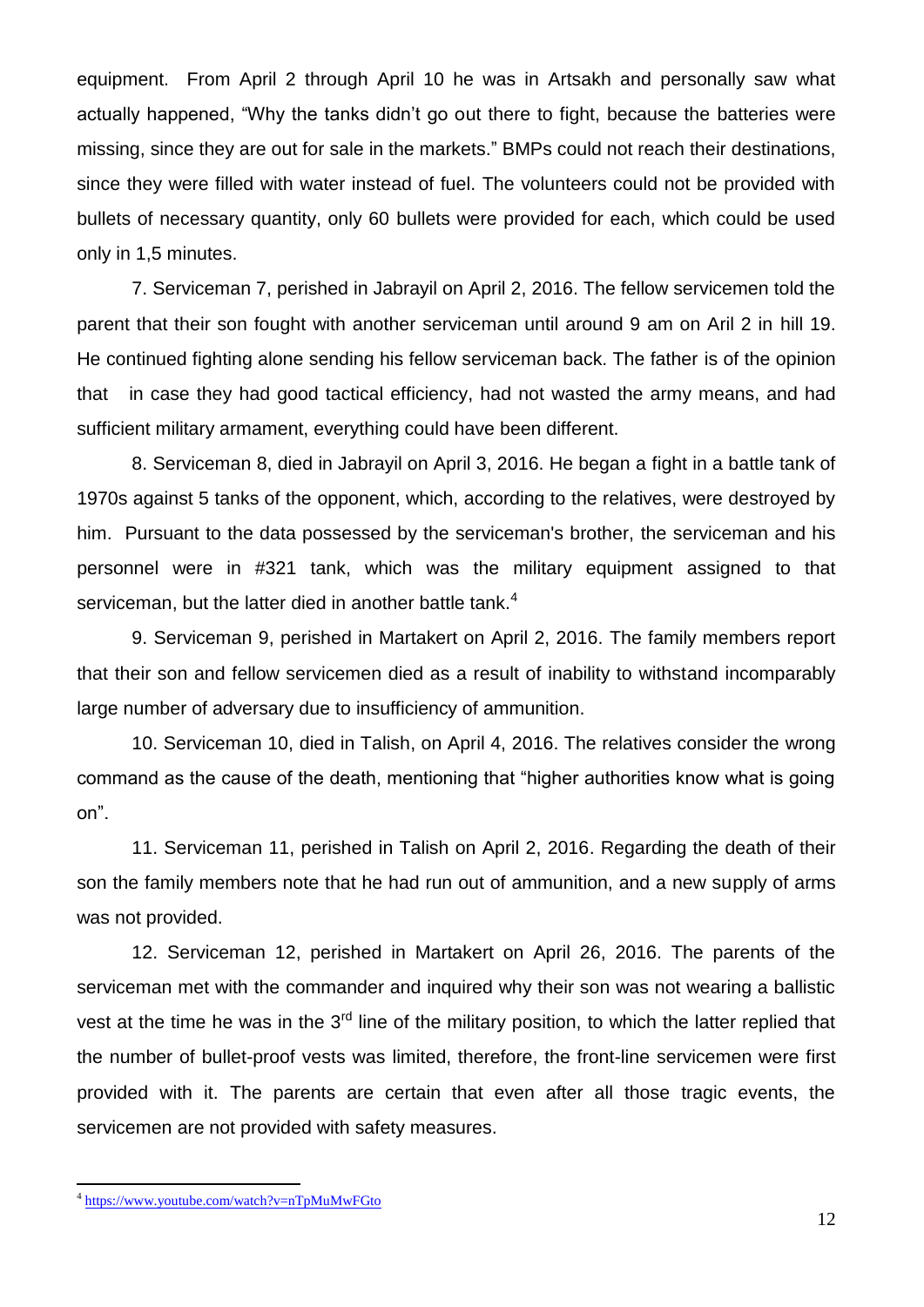*Information on death circumstances disseminated by Mass Media regarding the death circumstances of the servicemen, the lack of arms and ammunition as well as proper conditions in the Armed Forces is presented below.* 

- 1. Commander of "Arabo" detachment Manvel Yeghiazaryan, who was a volunteer in Karabakh, informed that there is a huge need to regulate the border positions, as the trenches remind "the times of the Great Patriotic War." He speaks of wasting funds, adding that numerous roads have not been fixed, which make it merely impossible to move the soldiers. Besides, according to Yeghiazaryan, there is "almost no connection" in Mataghis, Talish and Martakert, and upon necessity it is impossible to contact fellow combat servicemen via the phone. The same issues were also voiced by volunteer Razmik Petrosyan.<sup>5</sup>
- 2. Reserve force General Gagik Melkonyan also noted that if the weapons were modern, it would be possible to avoid casualties. $^6$
- 3. Answering the question why it was impossible to detect the movement of the opponent's troops and military equipment prior to the actual attack, so that, as often stated by soldiers, to avoid a sudden attack, former intelligence officer with long years of experience Gevorg Azoyan stated there are many nuances of which he does not want to speak. He considers it imperative that the army should be cleansed of certain officials by highlighting, "Some of the commanding staff, some mama's boys, who have pulled strings to become colonels, but have never left headquarters in life. They should all be cleansed, yes, exactly the commanding staff, it has already stagnated; they should be cleansed and purified. Fighting boys should be in the army. They get a young lad and call him some general's cousin, or some department chief's relative, godfather and godson and whatsoever, and it goes like take it for granted, someone that never left the building of the Ministry issues an order via the phone… come and see what order you gave if it suits the geographical location, will it do or not…  $\,$  ". $^7$
- 4. Lieutenant Colonel Aleksan Arakelyan's father mentions about numerous gaps. ${}^{8}$ Namely, he points out, "He sent my son under a meat-grinder, he should give an answer. Who sold and ate the money of tank batteries if not Hovik Abrahamyan? Who is

 $\overline{a}$ 

- 6 <https://www.youtube.com/watch?v=GrQ59Bx-7eg>
- 7 <http://www.azatutyun.mobi/a/27686254.html>

<sup>5</sup> <http://www.azatutyun.am/a/27701546.html>

<sup>8</sup> <https://www.youtube.com/watch?v=wQM9FB9Q-As> <http://galatv.am/hy/news/16-18-2/>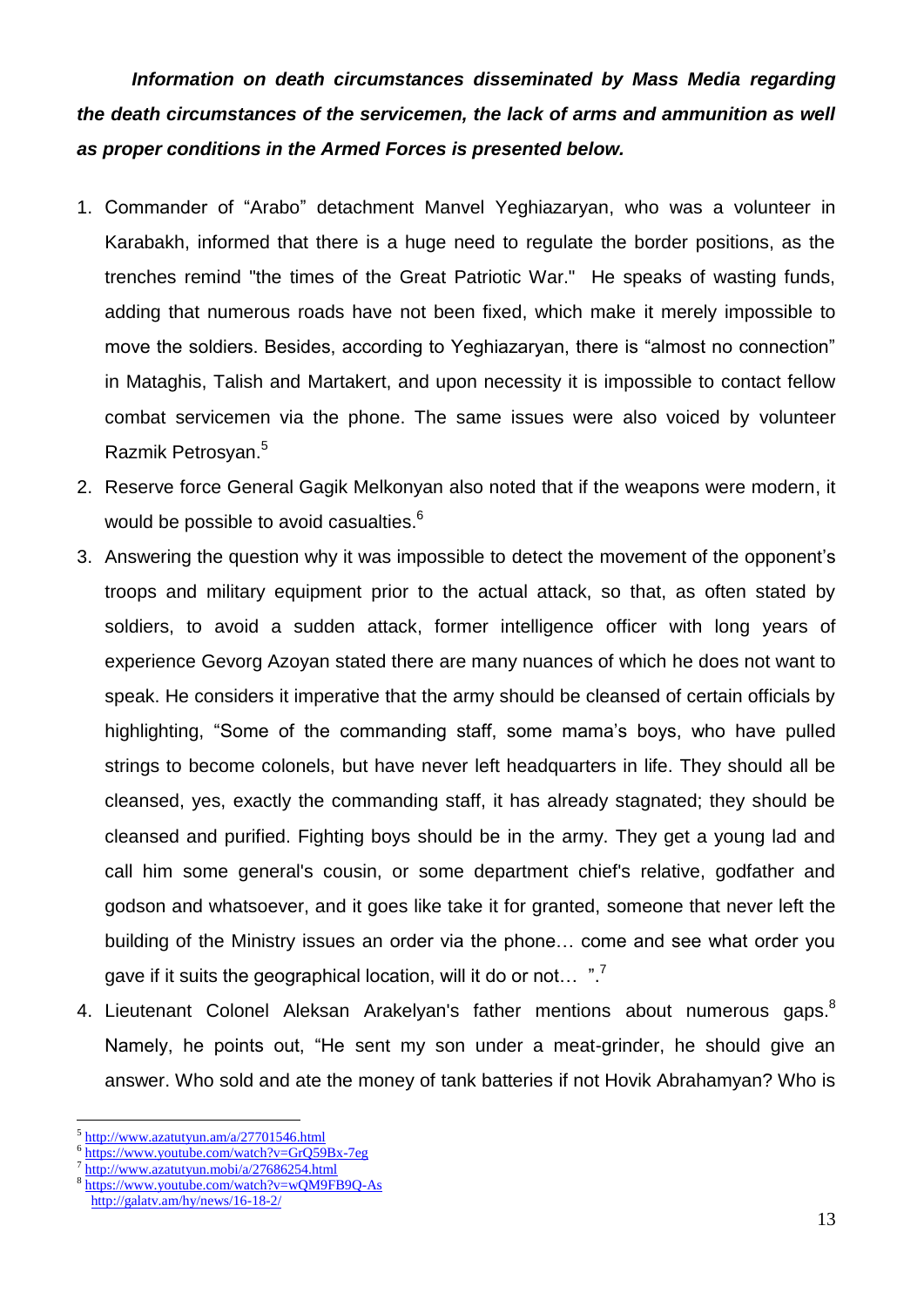to blame that the BMPs were fueled with water instead of diesel, it is again Hovik Abrahamyan. Whose are the swine walking in the battalion and regiment, the commander's." The Servicemen have repeatedly mentioned if they had quality military equipments, they would not get injured.<sup>9</sup> While, the fact of running out of bullets and failure to supply them in time has been repeatedly mentioned by the servicemen in their interviews, highlighting that otherwise the situation could have a different outcome, and the number of causalities could be minimum.<sup>10</sup>

- 5. The relatives of deceased serviceman 19-year-old Arman Andreasyan claim that the servicemen did not have sufficient quantity of ammunition for self-defense, or that the servicemen fought with weapons of the 80-ies.<sup>11</sup>
- 6. NA MP Hrant Bagratyan also expressed an opinion regarding the issues and shortcomings during April hostilities, singling out the absence of night surveillance security devices along the border, outdated means of communication, which entails additional casualties.<sup>12</sup>
- *7.* In his interview with Bloomberg agency RA President Serzh Sargsyan also addressed the opponent attack, which had it that, "Of course, we did not possess precise information that April 1 could develop into such events, and in case we had such information, the Azeri side would certainly suffer great losses, and they would not have occupied these several meters".<sup>13</sup> Whereas, RA Minister of Defense Seyran Ohanyan declared that Armenia possessed intelligence data about the possible attack of Azerbaijan at Nagorno-Karabakh.<sup>14</sup>

*Based on the analysis of the data disseminated via Mass Media and revealed by the families of deceased servicemen, we can infer that the following issues were recorded during the hostilities:*

- 1. Malfunctioning of military equipment,
- 2. absence of fuel for military vehicles,
- 3. insufficient quantity of weapons, and lack of restocking ,
- 4. delay of supporting forces,
- 5. lack of intelligence data,

<sup>14</sup> <http://armlur.am/512970/>

 $\overline{a}$ <sup>9</sup> <https://www.youtube.com/watch?v=GrQ59Bx-7eg>

<sup>&</sup>lt;sup>10</sup> <https://www.youtube.com/watch?v=vznTnqOEBqg><br><sup>11</sup> https://www.youtube.com/watch?v=QAEQb05Qto

<https://www.youtube.com/watch?v=QAFQlp95Oto>

<sup>12</sup> <http://yelaket.am/?p=4285&l=am>

<sup>13</sup> [http://www.panorama.am/am/news/2016/04/25/%D5%8D%D5%A5%D6%80%D5%AA-](http://www.panorama.am/am/news/2016/04/25/%D5%8D%D5%A5%D6%80%D5%AA-%D5%8D%D5%A1%D6%80%D5%A3%D5%BD%D5%B5%D5%A1%D5%B6-Bloomberg/1568915)

[<sup>%</sup>D5%8D%D5%A1%D6%80%D5%A3%D5%BD%D5%B5%D5%A1%D5%B6-Bloomberg/1568915](http://www.panorama.am/am/news/2016/04/25/%D5%8D%D5%A5%D6%80%D5%AA-%D5%8D%D5%A1%D6%80%D5%A3%D5%BD%D5%B5%D5%A1%D5%B6-Bloomberg/1568915)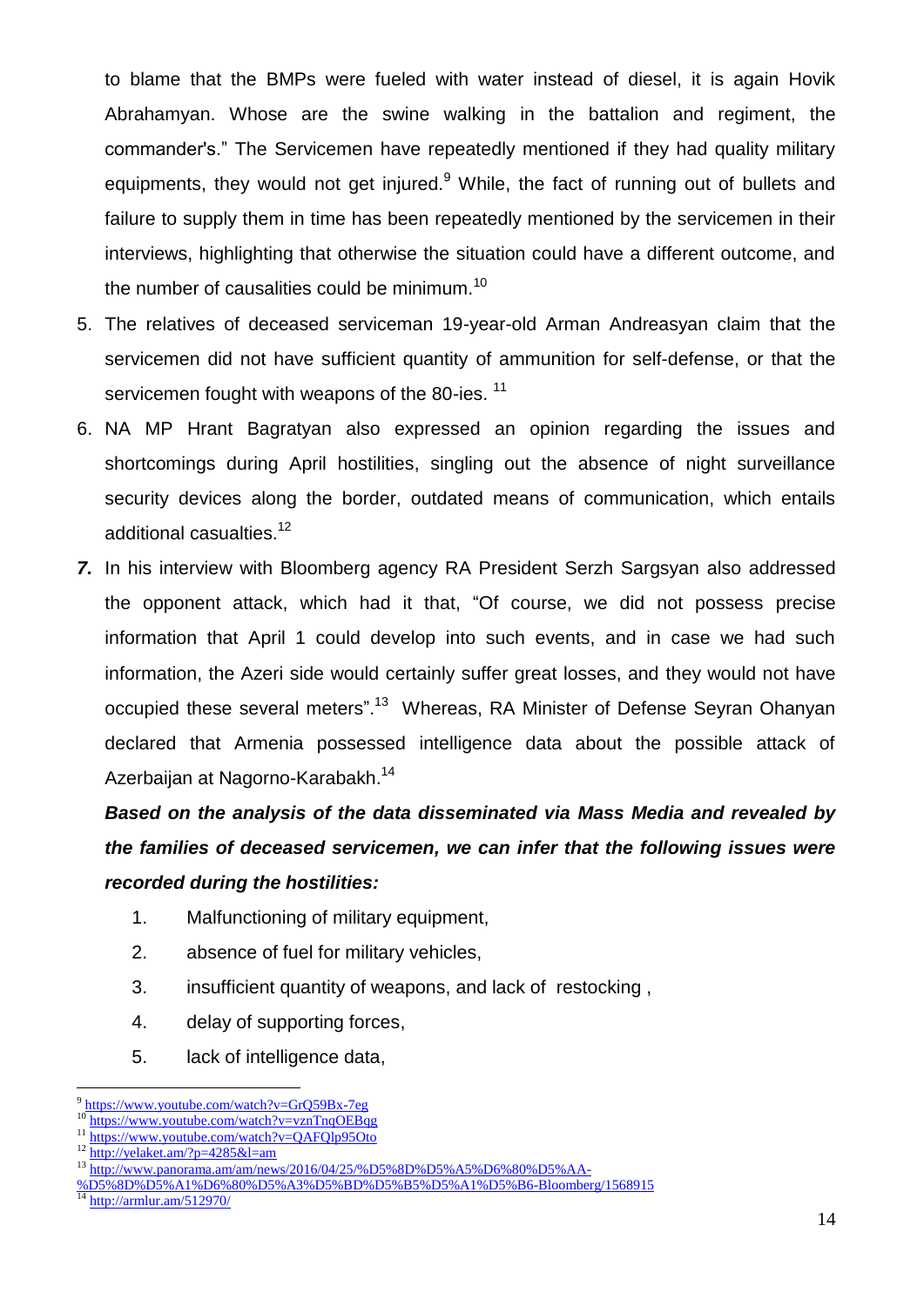6. improper fortification of positions

## *The information revealed by the family members of the perished/killed servicemen about their relative's injury during the hostilities and lack of timely medical support is a separate issue of study.*

During our visits at least 3 families provided information that their relative got wounded and due to the malfunctioning of the ambulance car they were unable to move him to a proper location for medical assistance.

Particularly:

- 1. Pursuant to the information possessed by the brother of Vladimir Melkonyan (patronymic Ashot) deceased as a result of breach of ceasefire on April 1, 2016, when Vladimir was wounded, his fellow servicemen tried bringing him down the positions in an ambulance car to take to hospital. During the whole period the serviceman was in consciousness, and it was due to the improper functioning of the ambulance car that proper medical support was not provided in time. On the way down the positions, the car broke down and Vladimir's co-servicemen took him down in a military stretcher. On half way the ambulance car reached them again, and Vladimir was moved down the positions in a car, but 1,5 hours later, remaining without medical support, Vladimir died due to internal and external bleeding.
- 2. According to the preliminary information provided by the parent, the co-servicemen of Tigran Poghosyan (patronymic Mkhitar), injured in Martakert on April 26, 2016 due to the breach of ceasefire, attempted to take him to hospital in an Ambulance car, but the car broke down several times, and on the way he died of hemorrhagic shock. However, according to the information provided later, Tigran Poghosyan (patronymic Mkhitar) died in hospital.
- 3. Hayk Minasyan (patronymic Samvel) was injured on April 26, 2016 due to the breach of ceasefire, and died not receiving medical support 5 hours after his injury.

*Thus, based on the aforementioned data, as a result of the violation of ceasefire regime in April, 2016 at least 3 servicemen died due to the failure to provide proper medical assistance. It means that the situation of providing proper medical assistance is also concerning in the Armed Forces, especially during the hostilities and emergency situations.*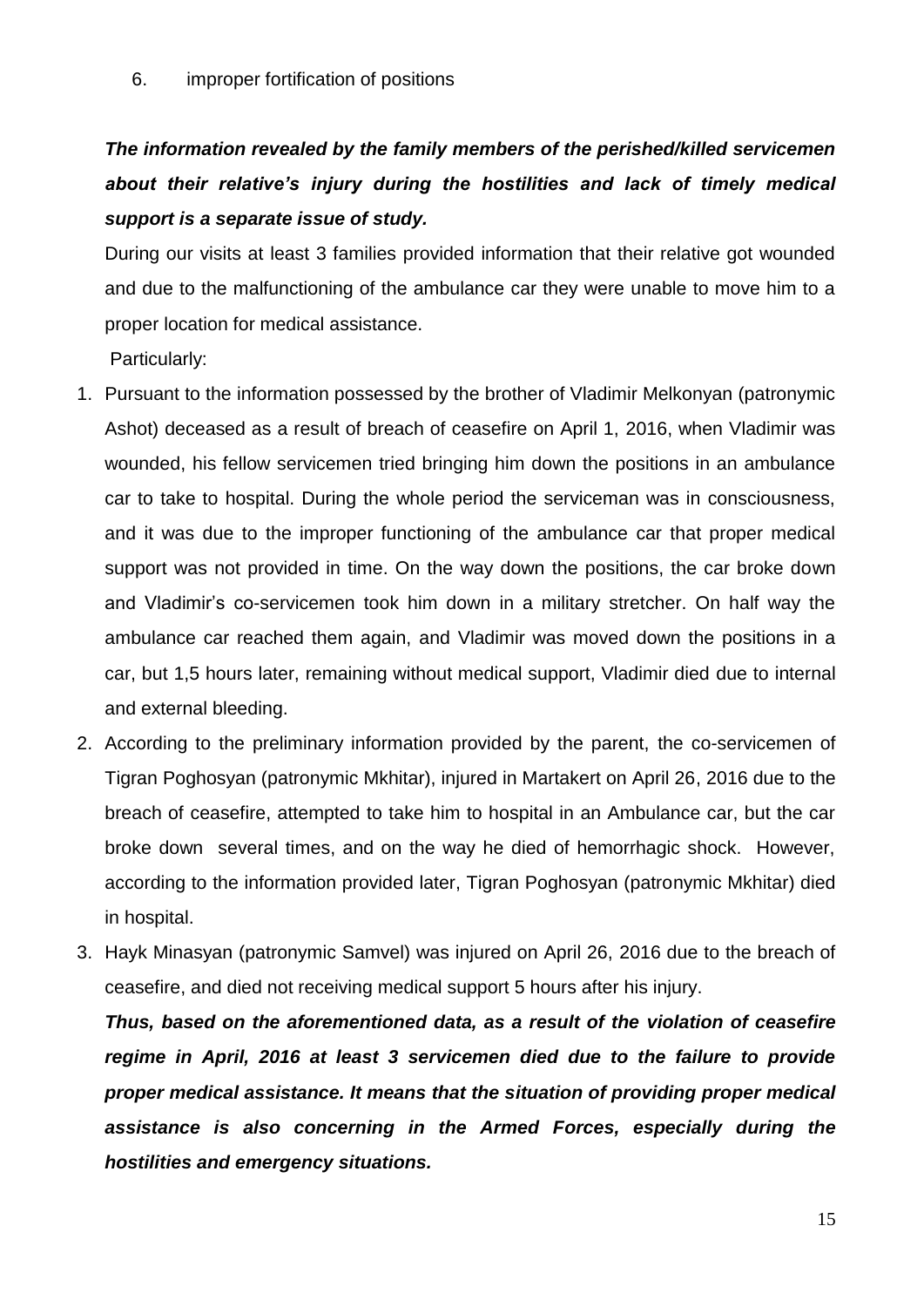### **DESCRIPTION OF THE STATE OF SOCIAL WELFARE OF DECEASED SERVICEMEN'S FAMILIES**

The majority of 61 perished servicemen's families live in socially disadvantaged conditions, and some of them in most difficult conditions.

- 1 of the 12 adult members has a permanent job in the government system/ school, MoD, hospital, service sector/,
	- o 4 out of which have also a labor migrant,
	- $\circ$  1 also has a pensioner member,
	- $\circ$  2 have an employer in the private sector,
- 1 of 5 family members works in private sector/store, market, and etc./,
- The main living of 15 families is earned through labor migration, 1 family of which also has a pensioner member,
- 10 families have non-permanent jobs,
- 14 families have no jobs of any type:
	- $\circ$  Of which only 1 family receives a poverty family benefit,
	- o The only source of income of 6 families is either old age labor pension or disability pension.

Thus, only 17 out of 61 perished servicemen's families have permanent financial income based on the wages of 1 employee, 12 in budget institutions, 5 in private sector, which, however, is insufficient to meet the families' financial needs.

14 families have no jobs at all, the financial means of 6 families are from old age labor pension or disability pension, and 1 family lives on poverty family benefit.

The remaining 30 families survive on labor migration and non-permanent jobs.

Taking into account the number of family members according to the sources of financial revenues (see table 3), we can see that the families of 61 deceased servicemen are mainly socially disadvantaged.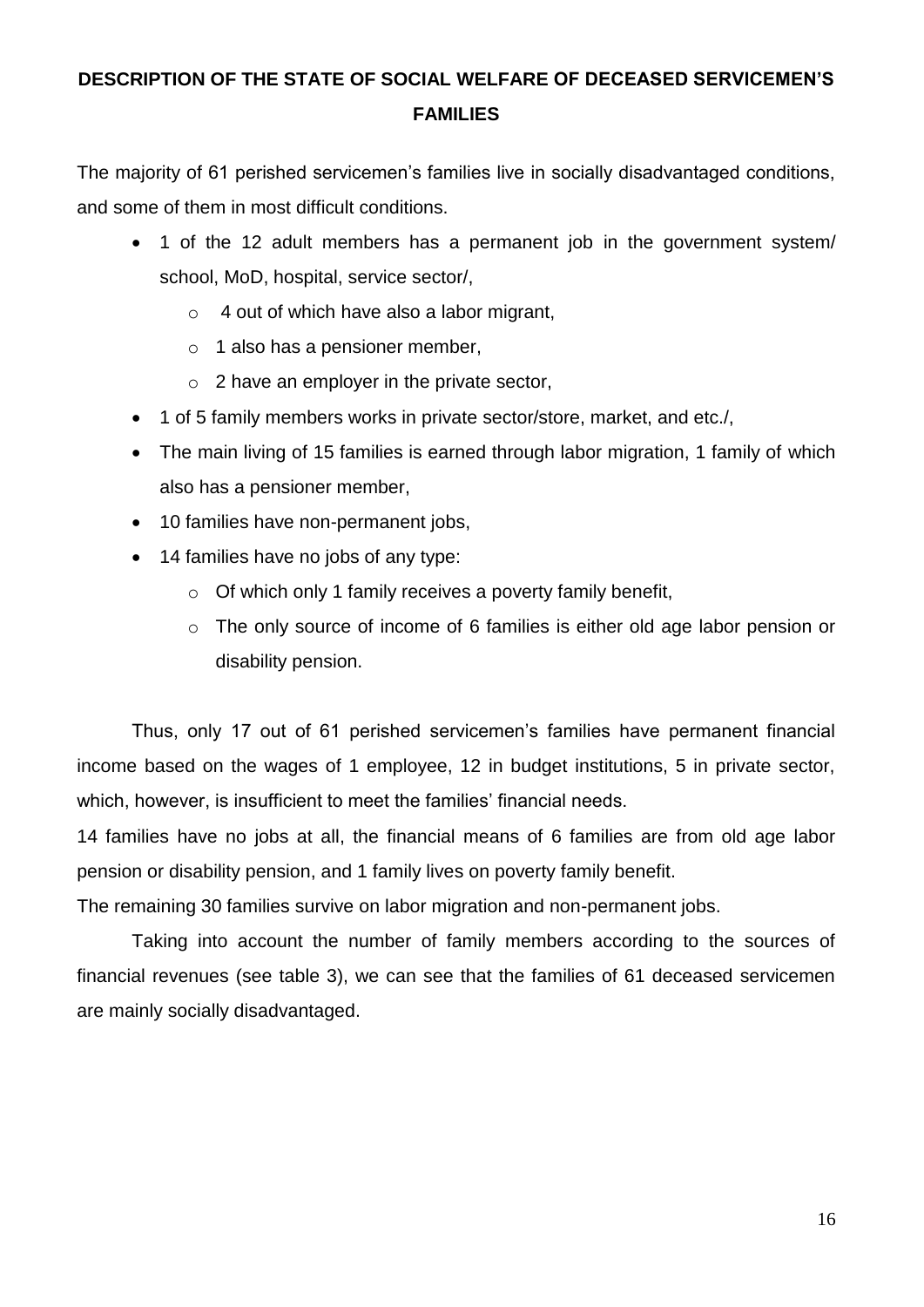**Table 3. The number of family members of 61 servicemen perished during April, 2016 according to employment** 

| The number of<br>family members | The number families<br>having jobs in budget<br>institutions | The number families<br>having jobs in<br>private sector | The number of<br>unemployed<br>families | The number of<br>families having labor<br>migrants and non-<br>permanent jobs | <b>Total</b> |
|---------------------------------|--------------------------------------------------------------|---------------------------------------------------------|-----------------------------------------|-------------------------------------------------------------------------------|--------------|
|                                 |                                                              |                                                         |                                         |                                                                               |              |
| っ                               | າ                                                            |                                                         | ⌒                                       | 4                                                                             | 9            |
| 3                               | 4                                                            | 2                                                       | 3                                       | 12                                                                            | 21           |
|                                 | 2                                                            |                                                         | 3                                       | 6                                                                             | 11           |
| 5                               |                                                              | $\overline{2}$                                          | 3                                       | 3                                                                             | 9            |
| 6                               |                                                              |                                                         |                                         |                                                                               | 2            |
|                                 | っ                                                            |                                                         |                                         | ົ                                                                             |              |
| 11                              |                                                              |                                                         |                                         |                                                                               | C            |
| 12                              |                                                              |                                                         |                                         |                                                                               |              |
| 13                              |                                                              |                                                         |                                         |                                                                               |              |
| <b>Total</b>                    | 12                                                           | 5                                                       | 14                                      | 30                                                                            | 61           |

### **Housing conditions of servicemen's families**

The families of servicemen mainly have housing issues. The quarters of the families residing even in their own apartments or private houses need renovation or reconstruction.

Thus, out of 61 families visited by the organization,

- 32 reside in private houses, 10 of which are in extremely bad housing conditions: half-constructed, dilapidated and lacking basic living conditions;
- 17 reside in apartment blocks, 2 of which live in extremely bad housing conditions,
- 3 live in temporary shelters,
- 3 in rented apartments,
	- 1 family resides in the building of former canteen owned by the community,
	- 1 family resides in relatives' place as they do not have their own shelter,
	- 4 families do not have apartments, and they live in the Russian Federation.

*Pursuant to housing and home conditions, 20 /35%/ out of 57 families residing in Armenia live in bad housing conditions*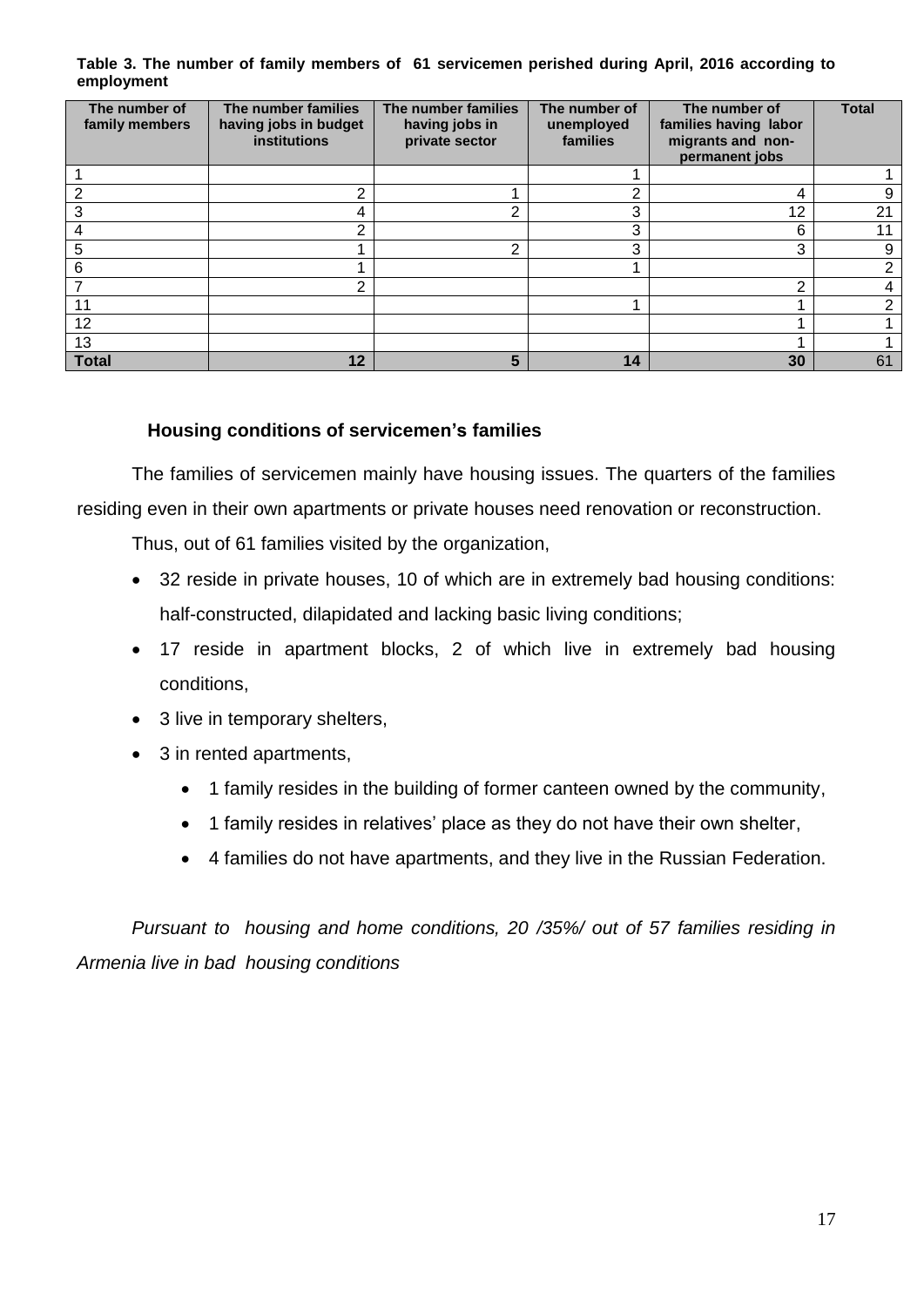### *THE DESCRIPTION OF HEALTH AND OTHER ISSUES OF PERISHED/DECEASED SERVICEMEN DURING THE CALL-UP AND MILITARY SERVICE*

During the visits to the servicemen's family members we have also addressed the health issues of the servicemen before the call-up and during the military service.

15 out of 61 servicemen had health problems, moreover, 11 of them had those issues prior to the call-up, which continued during their military service.

Namely,

- 1. Andranik Zohrabyan, perished in the very beginning of the hostilities, had vision problems, but he served as a machine gunner, and heavy weapons were assigned to him.
- 2. Deceased serviceman Sasha Galstyan's (patronymic Vachagan) vision in the right eye was 10% before the call-up, after treatment it increased up to 70%, but during the medical examination he asked to be recognized fit for military service.
- 3. Prior to the military service, Vladimir Melkonyan's (patronymic Ashot) vision in one eye was quite low, but he willfully took up military service.
- 4. The medical examinations of deceased serviceman Robert Abajyan determined that he had flat feet and spine curvature due to which he was prevented from participation in driving lessons, however, as a result of the final examination Robert Abajyan was recognized fit for military service. In January 21, 2015 he was drafted to the military unit of NK Martakert. 10 days after the conscription he was not given military boots and he had his civilian shoes on. During the military drills he often complained of pains in the spine, and mentioned that there was no point in turning to the medical unit, since they only cured with "paracetamol in such cases".
- 5. Deceased serviceman Aramayis Mikaelyan (patronymic Grigor) had flat feet, bone curvatures and pectus excavatum, which caused his feet to swell constantly while wearing military boots. The serviceman's mother regularly sent him medications.
- 6. Perished serviceman Gevorg Vardanyan (patronymic Gagik), who was serving as a gunner, had two factures to the arm and flat feet before military service. He underwent a medical examination, but was found fit for military service.
- 7. Perished serviceman Adam Sahakyan (patronymic Khachatur) had allergy before conscription. During the military service he developed sinusitis, but was not treated, only during the vacation, the parents administered the treatment with their own financial means.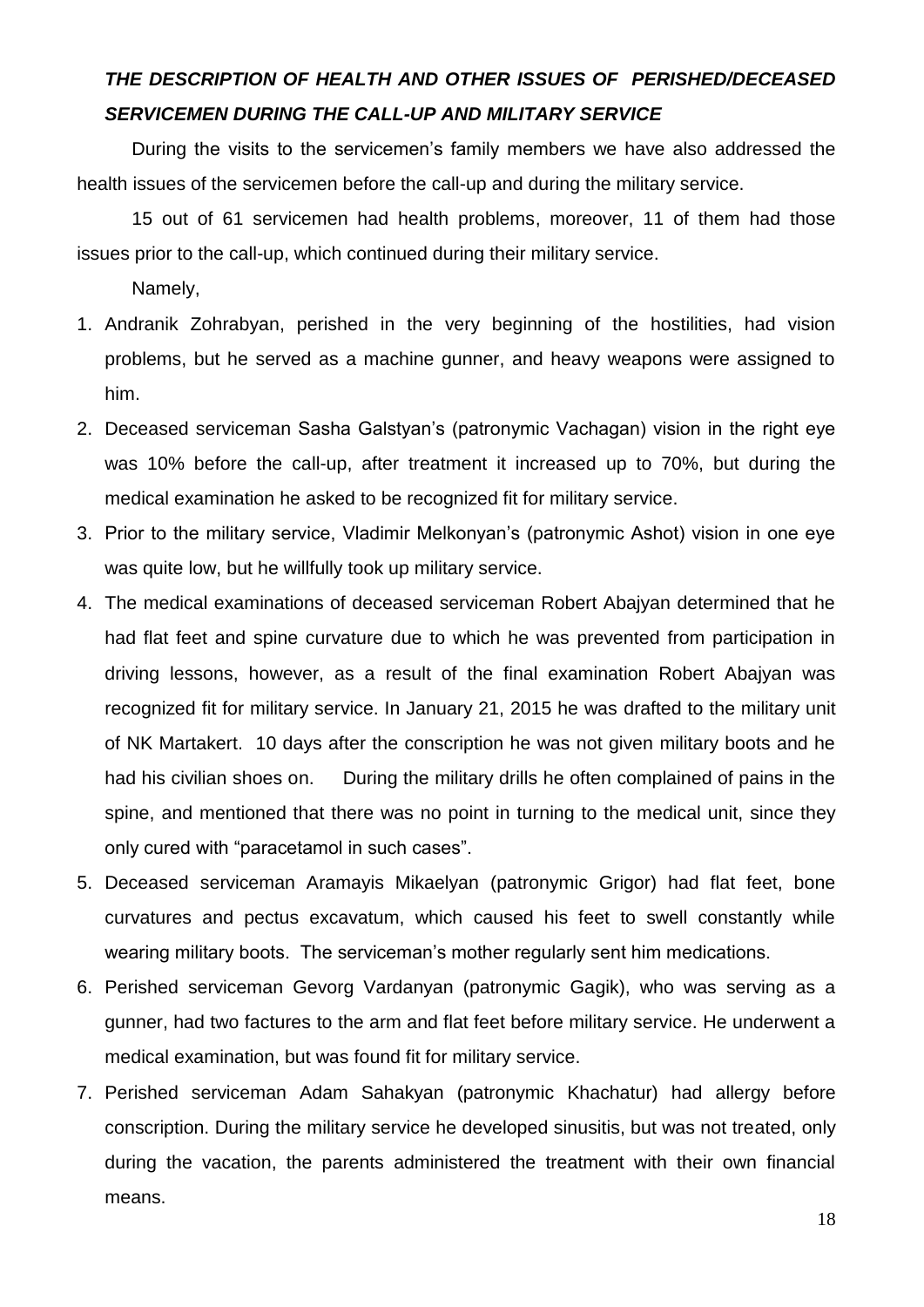- 8. Serviceman Bagrat Aleksanyan (patronymic Artur) suffered from obesity (120 kg), because of which a 1-year deferment was issued in 2013, but in 2015 he was drafted to military service.
- 9. Mher Yerznkyan (patronymic Aramayis) had cardiac dysrhythmia, knee pains, spinal curvature: a 1-year deferment was issued twice. During 2016 winter call-up he applied to the military commissariat with a request to be drafted, irrespective of his health issues. He was found fit for military service with restriction, but in every way he tried to show that he was healthy, did not have problems, and participated in physical trainings.
- 10. Sargis Sahakyan (patonymic Armenak) needed a maxillofacial surgery for which he was given a deferment, but the latter chose to reject, and was drafted. During the military service he had chewing problems.
- 11.The medical examination during the call-up revealed that perished serviceman Arman Andreasyan (patronymic Seyran) had a callus on the lung, but he was drafted without solving the health problem.
- 12.During the military service deceased serviceman Zhora Yesayan became sick with pneumonia, and chickenpox. He was hospitalized and received several treatments in the military unit's medical point. In all of the photos taken in the combat positions Zhora Yesayan had slippers on, which indicated that he could not wear standard military shoes.
- 13. Initially during the service in Armavir academic military unit deceased serviceman David Hayrapetyan (patronymic Razmik) got sick with pneumonia, during the vacation he was extremely emaciated, and had difficulties in breathing. During the 10-day vacation the parents attempted to treat him, but he was moved to Mataghis military unit incompletely recovered. He served as a tank gunner.
- 14. During the military service perished serviceman Hayk Minasyan (patronymic Samvel) got sick with pneumonia, in relation to which a 20-day vacation was issued to undergo home-based treatment.
- 15.Deceased serviceman Norik Sargsyan (patronymic Zaven) regularly got sick during the military service.

Thus, at least 15 of the deceased 61 soldiers had health-related issues.

Analyzing the data provided by the relatives of the perished servicemen regarding their health issues prior to the conscription and military service, we can categorize the health issues according to the following diseases: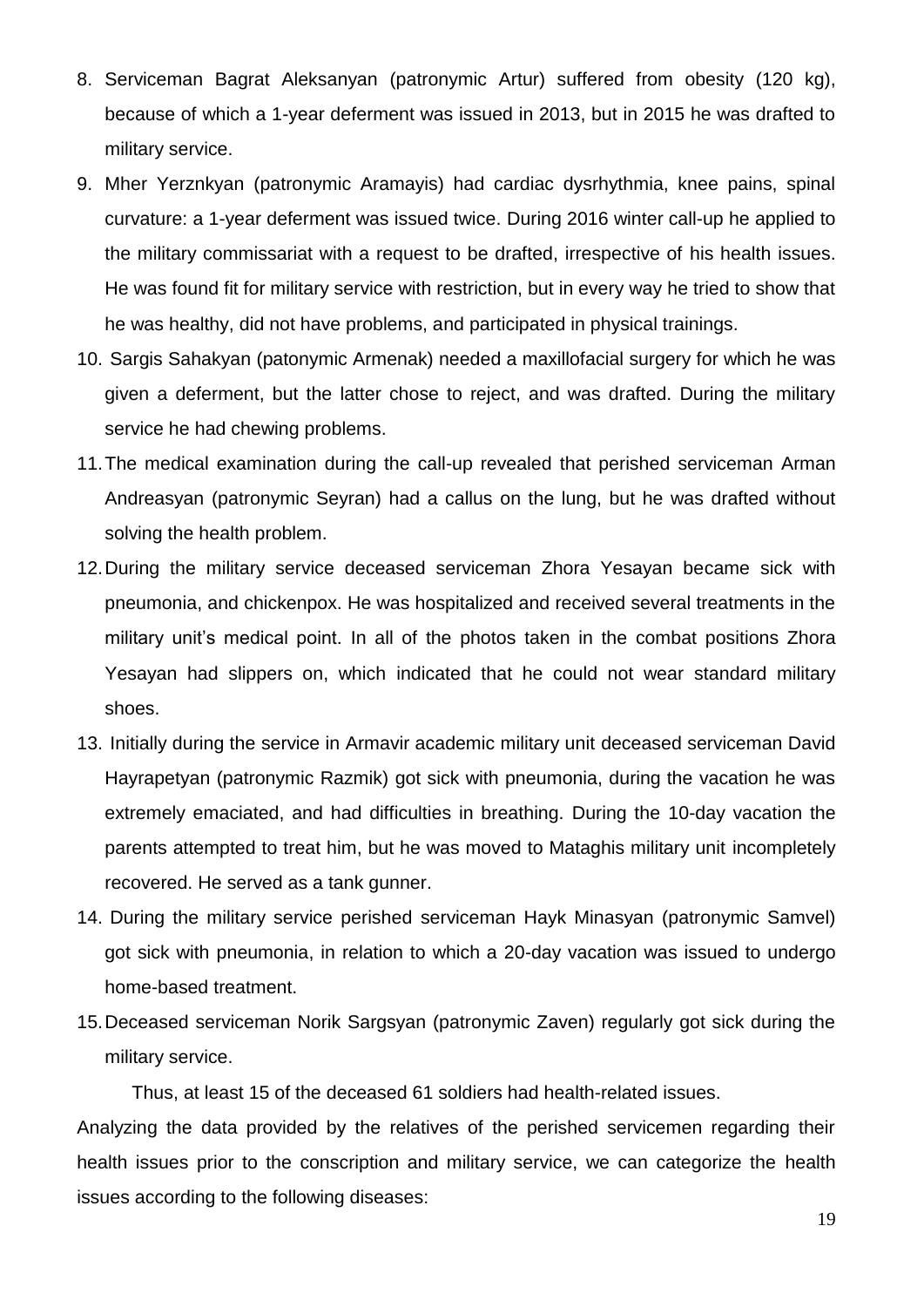- Acute Respiratory Infection
- Eye diseases: eyesight problems,
- Foot deformities,
- Bone diseases,
- [Heart disease](https://www.google.am/url?sa=t&rct=j&q=&esrc=s&source=web&cd=1&cad=rja&uact=8&ved=0ahUKEwiCsfvVpL3QAhXBkSwKHd-bA8YQFggZMAA&url=http%3A%2F%2Fwww.mayoclinic.org%2Fdiseases-conditions%2Fheart-disease%2Fbasics%2Fdefinition%2Fcon-20034056&usg=AFQjCNEBMmgF5ZASZzMr7-oRe8OHifr4dg)
- Allergies,
- Maxillofacial pathologies

5 of the aforementioned 15 servicemen had 2 or more co-morbid illnesses before the call-up, but despite it, they served in the frontline.

Pursuant to the information provided by the relatives, it can be inferred that the callup of servicemen with health issues was also problematic, since many of them continued having health problems also during the military service.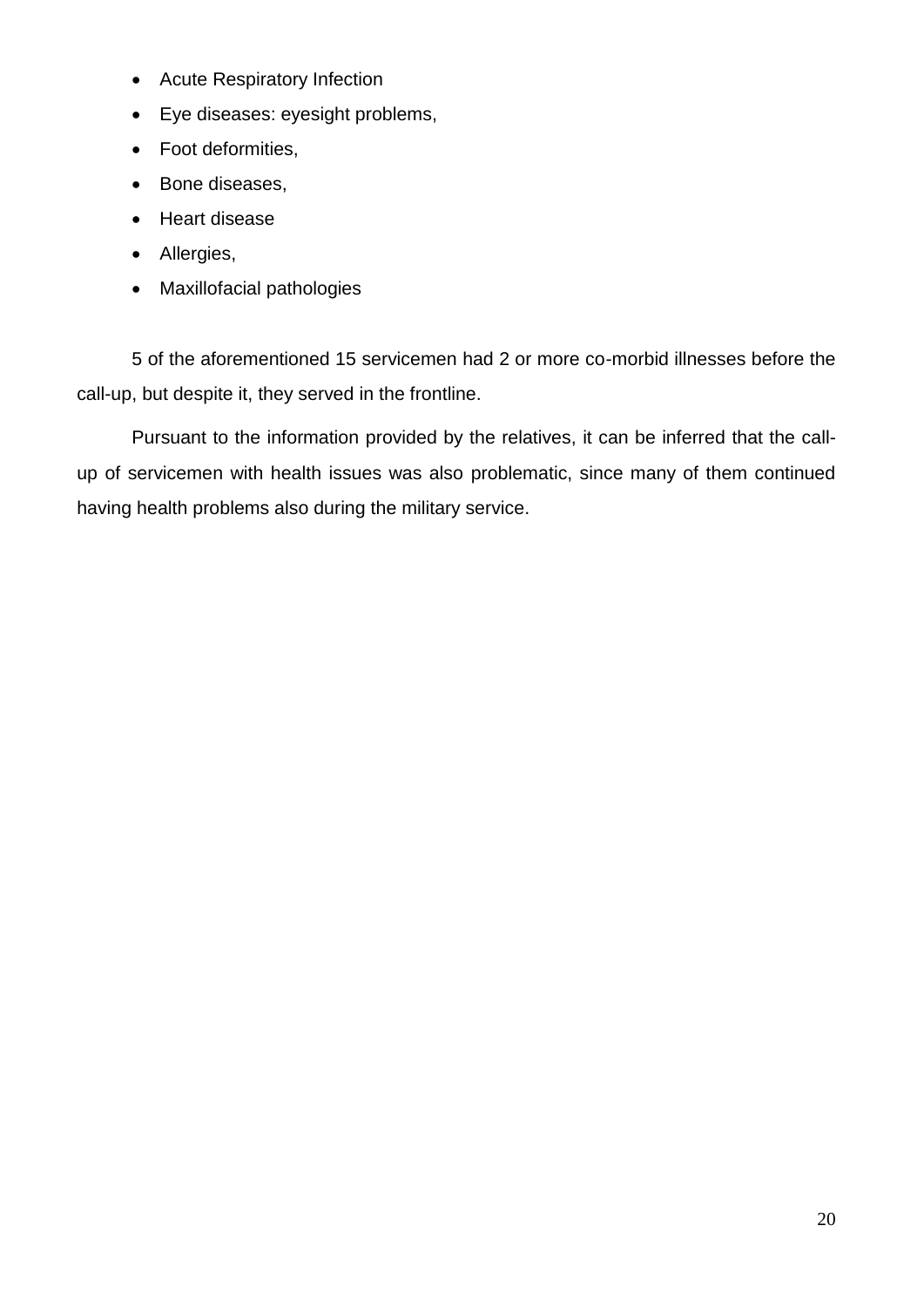### **CONCLUSIONS AND RECOMMENDATIONS**

Summarizing the data acquired regarding the death circumstances of the servicemen perished due to the April 2-5, 2016 hostilities and breach of ceasefire during April 6-30, we can conclude:

- 1. The family members of the servicemen are not properly informed about the death circumstances and causes of their relatives.
- 2. A great number of shortcomings and gaps relating to the organization of military service stand among the reasons for the causalities triggered by the hostilities, among them being improper provision of arms and ammunition, failure to use intelligence data in time, malfunctioning of military equipment.
- 3. Personal safety measures are not properly ensured,
- 4. Proper medical support is not provided,
- 5. Servicemen with serious health issues are enrolled in military service requiring high tactical efficiency.
- 6. Some of the servicemen's relatives were faced with issues relating to the identification of the corpses.

Based on the aforementioned conclusion, we find that,

1. The RA Ministry of Defense should conduct an internal investigation regarding the death circumstances of the servicemen perished during the April hostilities, and deceased due to the breach of ceasefire, as well as provide the conclusions and investigation outcomes to the relatives.

2. The RA Central Military Prosecutor's Office, and the RA Investigative Committee should institute criminal cases in relation to,

- The facts of malfunctioning of the military equipment, lack of ammunition and improper provision of medical aid and support;
- The facts of lack or inadequate provision of ammunition and personal safety measures;
- The deaths triggered by the failure to provide adequate medical support;
- The facts of drafting servicemen with serious health problems,